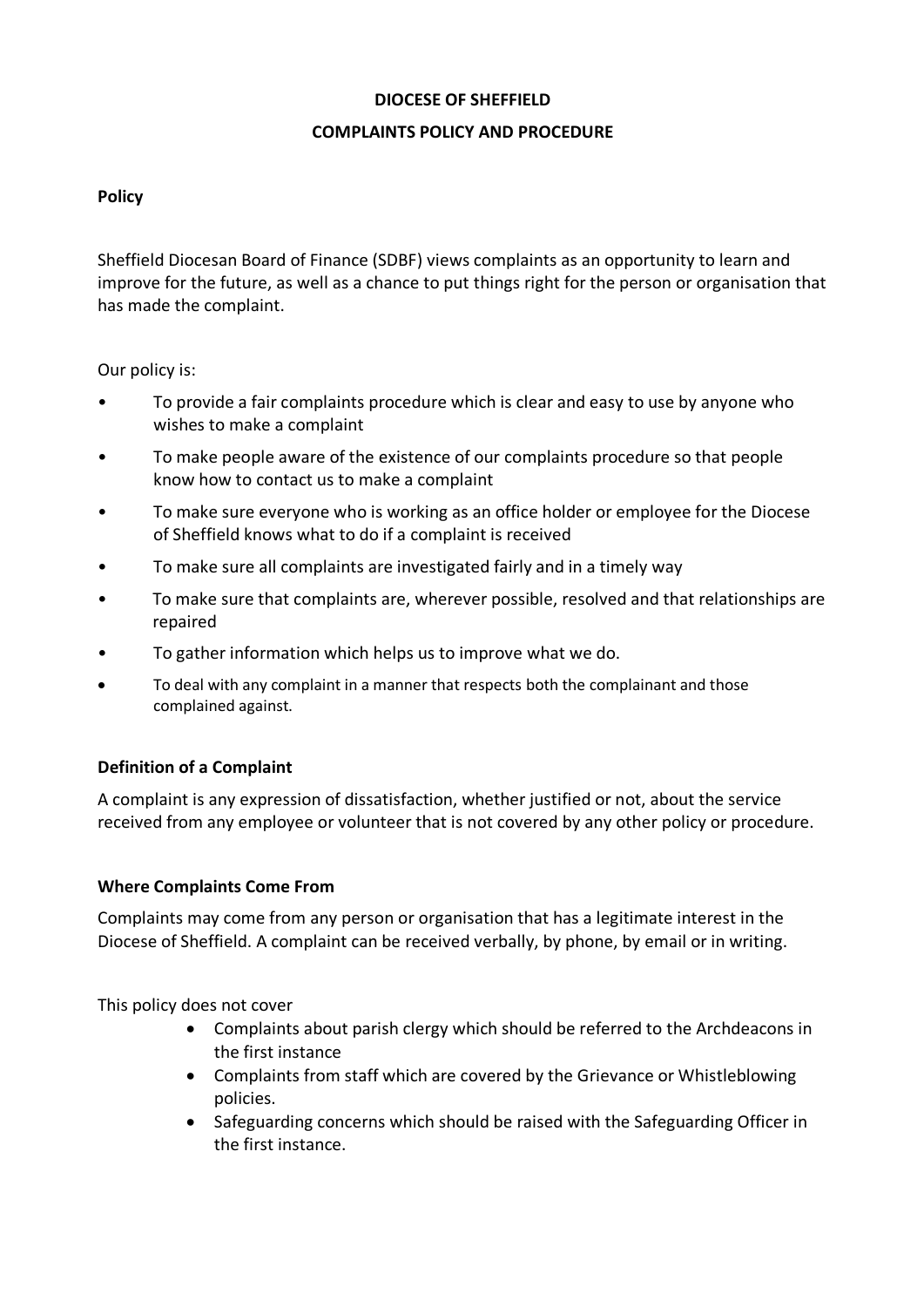## **Confidentiality**

All complaint information will be handled sensitively, telling only those who need to know and following any relevant data protection requirements.

#### **Responsibility**

Overall responsibility for this policy and its implementation lies with the Diocesan Secretary on behalf on the SDBF.

#### **Review**

This policy is reviewed annually and updated as required.

Adopted on:…………………………………………………………………………[date]

Last reviewed:………………………………………………………..

Signed by incumbent ………………………………………………………………………………..

# **Procedure**

#### **1. Publicised Contact Details for Complaints:**

- 1.1 Written complaints may be sent to Sheffield Diocesan Board of Finance (SDBF) at Sheffield Diocesan Church House, 95-99 Effingham Street, Rotherham or by e-mail to elizabeth.lunt@sheffield.anglican.org
- 1.2 Verbal complaints may be made by phone to 01709 309100 or in person to any of the SDBF's employees at the above address.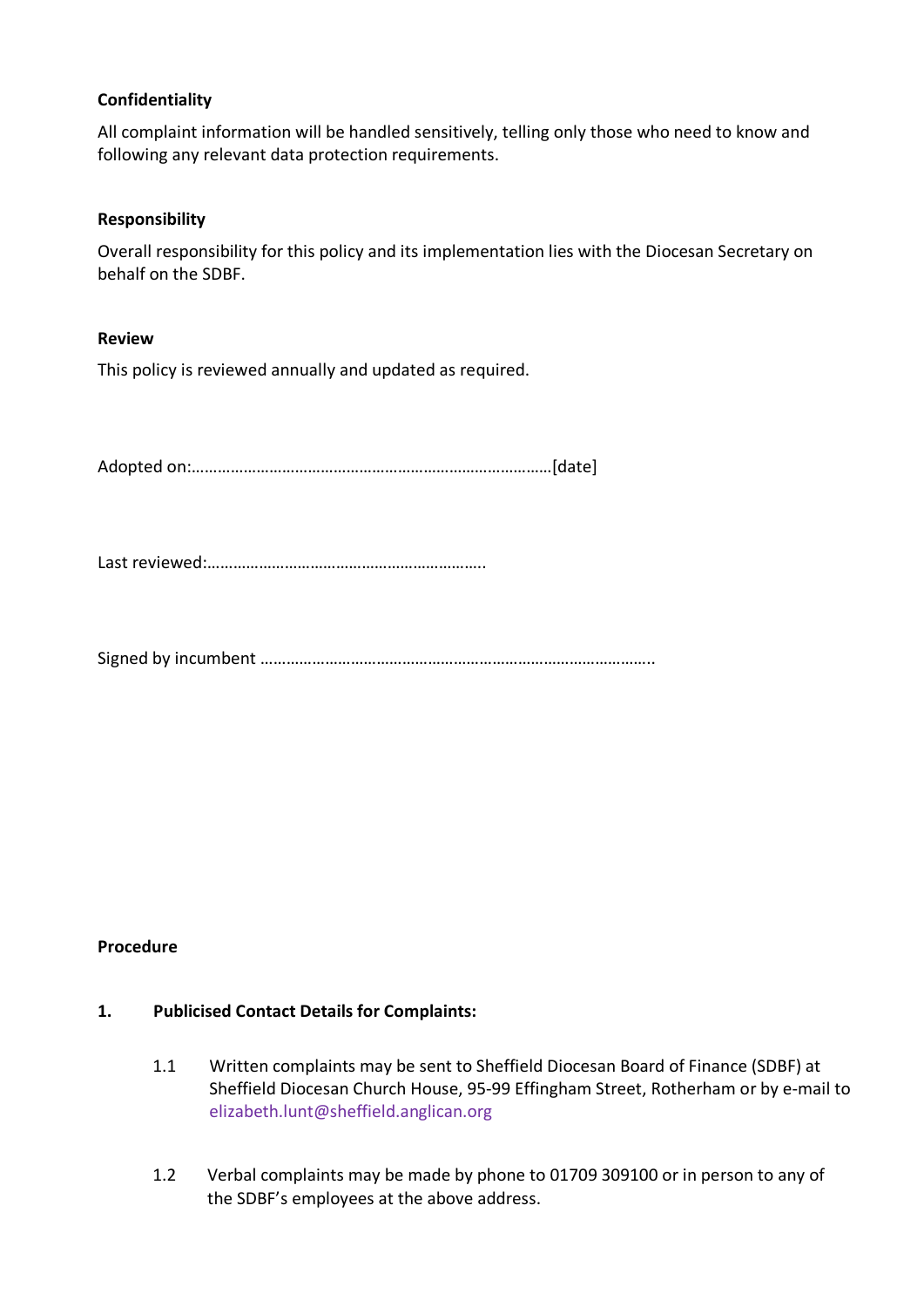# **2. Receiving Complaints**

- 2.1 Complaints may arrive through channels publicised for that purpose or through any other contact details or opportunities the complainant may have.
- 2.2 The person who receives a phone or in person complaint should:
	- Take the complainant's name, address and telephone number
	- Write down the facts of the complaint and if the complaint is about a member of parish clergy refer it to the Archdeacon and take no further action under this policy.
	- Note down the relationship of the complainant to SDBF Tell the complainant that we have a complaints procedure
	- Tell the complainant what will happen next and how long it will take
	- Where appropriate, ask the complainant to send a written account by post or by email so that the complaint is recorded in the complainant's own words.

## **3. Resolving Complaints**

## **Stage One**

- 3.1 In many cases, a complaint is best resolved by the person responsible for the issue being complained about. If the complaint has been received by that person, they may be able to resolve it swiftly and should do so, if possible and appropriate.
- 3.2 Whether or not the complaint has been resolved, the complaint information should be passed to the Executive Assistant within two working days. In the case of the complaint being about the Executive Assistant it should be passed to the Diocesan Secretary. If the complaint is about the Diocesan Secretary, it should be passed to the Chair of the DBF.
- 3.3 On receiving the complaint, the Executive Assistant and records it in the complaints log. If it has not already been resolved, the Executive Assistant acknowledges it within two working days and they forward it to an appropriate person to investigate it and to take appropriate action.
- 3.4 The acknowledgement should say who is dealing with the complaint and when the person complaining can expect a reply. A copy of this complaints procedure should be attached.
- 3.5 If the complaint relates to a specific person, they should be informed and given a fair opportunity to respond.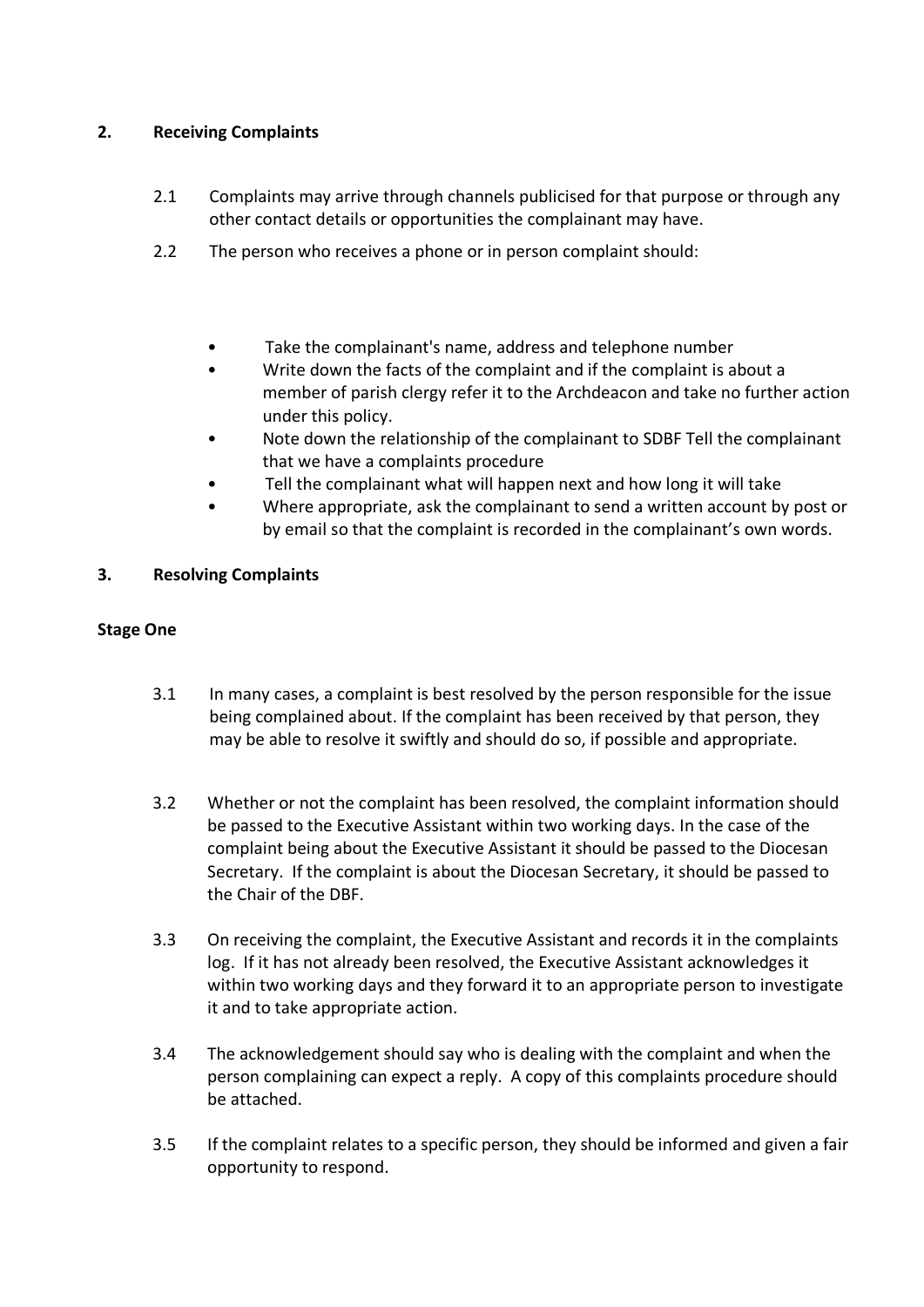- 3.6 If the complaint is about an employee who holds the Bishop's licence then the Bishop should be made aware that a complaint has been received.
- 3.7 Ideally complainants should receive a definitive reply within four weeks. If this is not possible because for example, an investigation has not been fully completed, a progress report should be sent with an indication of when a full reply will be given.
- 3.8 Whether the complaint is justified or not, the reply to the complainant should describe the action taken to investigate the complaint, the conclusions from the investigation, and any action taken as a result of the complaint.

## **Stage Two**

## **4. Appeal**

- 4.1 If the complainant feels that the problem has not been satisfactorily resolved at Stage One, they can request that the complaint is reviewed at a more senior level. At this stage, the complaint will be passed to the Diocesan Secretary and should be acknowledged within one week of receipt. If the complaint is about the Diocesan Secretary the appeal should be sent to the Chair of the DBF in the first instance.
- 4.2 The acknowledgement should say who will deal with the case and when the complainant can expect a reply.
- 4.3 The Diocesan Secretary may investigate the facts of the case themselves or delegate a suitably senior person to do so. This may involve reviewing the paperwork of the case and speaking with the person who dealt with the complaint at Stage One.
- 4.4 If the complaint relates to a specific person, they should be informed and given a further opportunity to respond.
- 4.5 The person who dealt with the original complaint at Stage One should be kept informed of what is happening.
- 4.6 Ideally complainants should receive a definitive reply within four weeks. If this is not possible because for example, an investigation has not been fully completed, a progress report should be sent with an indication of when a full reply will be given.
- 4.7 Whether the complaint is upheld or not, the reply to the complainant should describe the action taken to investigate the complaint, the conclusions from the investigation, and any action taken as a result of the complaint.